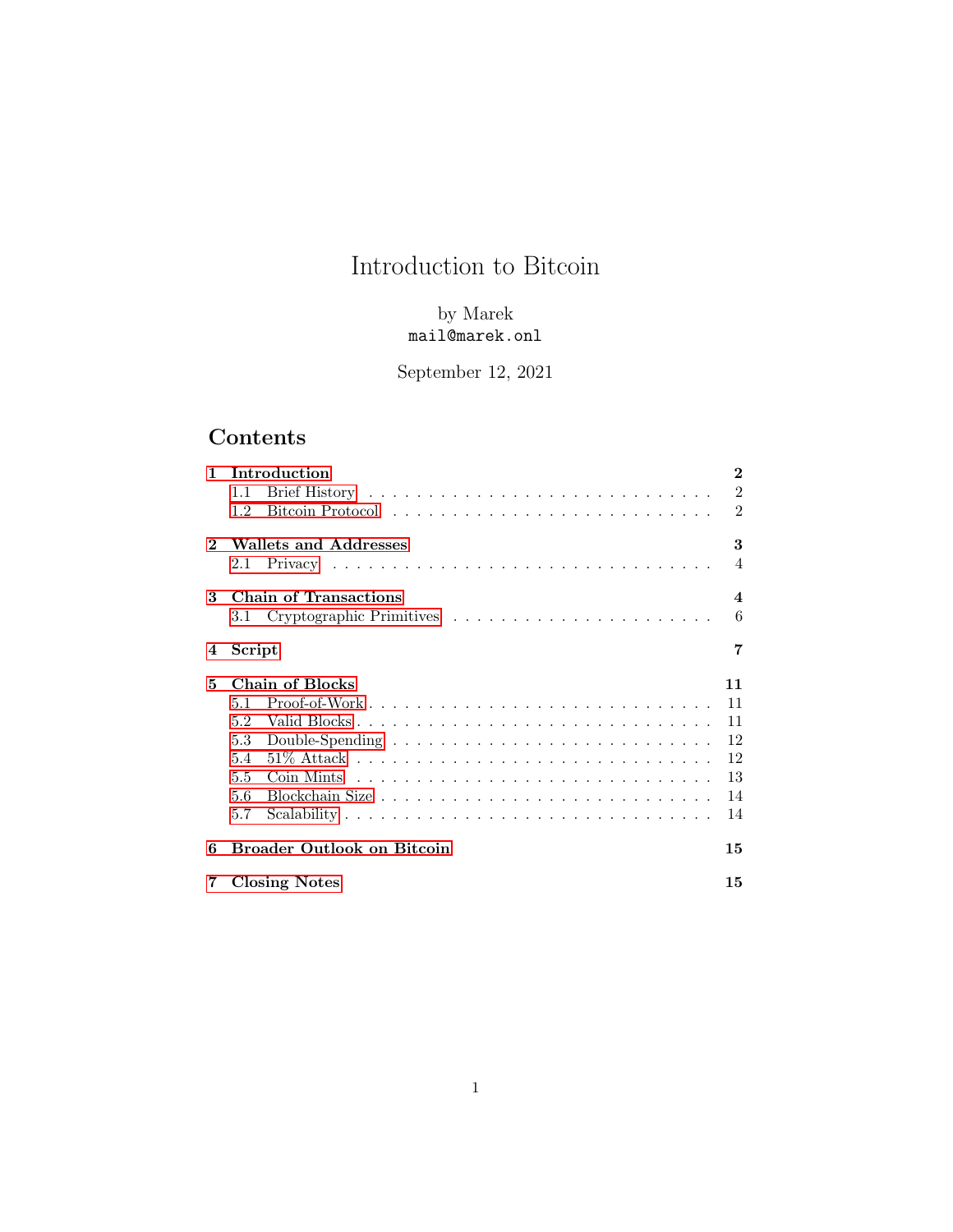### <span id="page-1-0"></span>1 Introduction

From a computer scientist's perspective, Bitcoin can be seen as a peer-to-peer network of cooperating nodes. These nodes listen for transactions, order them into subsequent blocks and then publish these blocks on the network. Digital signatures of transactions are used to verify the ownership of funds, and a Proofof-Work system based on hashing is used to rule out double-spending. These techniques bring absolute trust to the whole history of transactions, which, in turn, allows users to exchange value. Let us now unveil the fundamentals of this system.

#### <span id="page-1-1"></span>1.1 Brief History

The initial era of Bitcoin is rather mysterious. The domain [bitcoin.org](www.bitcoin.org) was registered on 18 August 2008. On 31 October, Satoshi Nakamoto, whose identity is unknown, published a paper with the description of a peer-to-peer electronic version of cash named Bitcoin [\[8\]](#page-16-0), and subsequently released an open-source implementation. On 3 January 2009, the *genesis block* was mined,<sup>[1](#page-1-3)</sup> which brought the Bitcoin network into existence. The first Bitcoin transaction was made on 12 January 2009. Since then, the code-base has been growing, and Satoshi Nakamoto completely disappeared from the Internet.

The network has not experienced a single outage since the inception. At the time of writing this handout, there are a couple of thousands Bitcoin nodes operating worldwide, which makes the network reliable and robust. These nodes are run by volunteers since Bitcoin has no authority. Besides having no outage, there has been no successful attack on the Bitcoin blockchain that would deprive the owner of the funds they possess.

#### <span id="page-1-2"></span>1.2 Bitcoin Protocol

The system is designed in a way such that there is no need for a trustworthy authority. This is accomplished by introducing a Proof-of-Work system alongside a data structure that was identified as the blockchain later on.

The network protocol [\[13\]](#page-16-1) operates by following these steps:

- 1. New transactions are broadcast in the network by clients.
- 2. Nodes gather incoming transactions into a block.
- 3. Each node starts finding a Proof-of-Work for the block being currently created.
- 4. Once any node finds the Proof-of-Work for the block, the node broadcasts the block in the network.
- 5. Other nodes accept this block only if all transactions in it are valid and not already spent.

<span id="page-1-3"></span><sup>&</sup>lt;sup>1</sup>details in Section [5.](#page-10-0)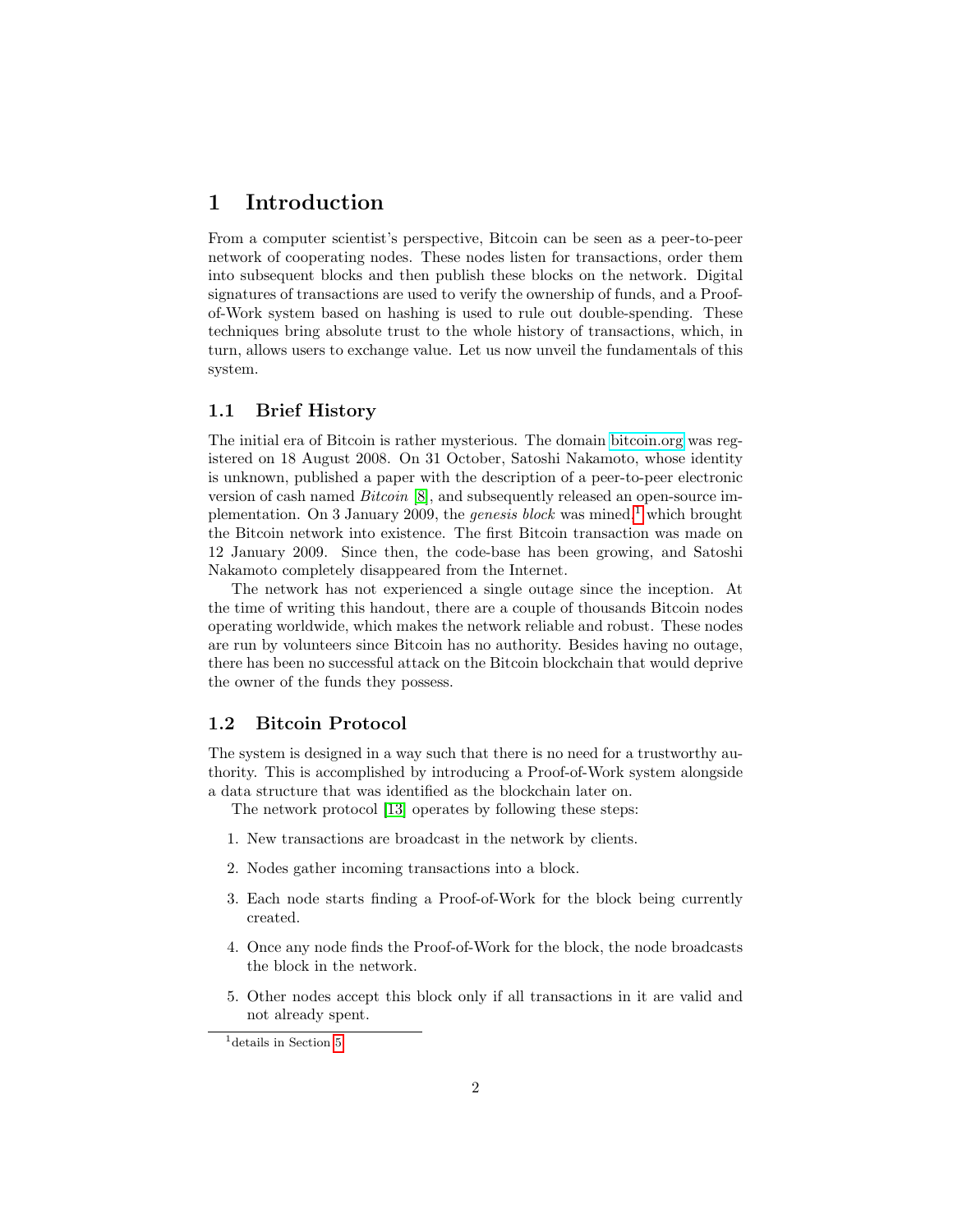6. Nodes express their acceptance of the block by starting to create another block on top of the received one, using the hash of the received block in the one currently being created.

### <span id="page-2-0"></span>2 Wallets and Addresses

Before discussing actual transactions, it is worth mentioning that a wallet in Bitcoin can be regarded in a simplified way as a public/private key pair. A user can generate an arbitrary amount of such key pairs; and so one user can handle any number of wallets.

A user generates a key pair on their own. This key pair is regarded as a wallet, and the public key of the key pair is regarded as the address of the wallet. The private key is kept secret and it can be used to manipulate the funds belonging to the wallet. The user then shares the address so other users that are in possession of some Bitcoin can send funds to this address by broadcasting a transaction that will either be accepted and written to the blockchain (only if it is a valid transaction) or simply ignored. This process is thoroughly described in sections [3](#page-3-1) and [5.](#page-10-0) Besides mining, there is no other way to obtain Bitcoin. Note that there is no need to register anywhere. Also note that all the user needs in order to access the funds is the key pair. This means that the user is not bound to any device while using Bitcoin. The user can generate a new wallet on their phone (even with no internet connection), share the address of the wallet, retain the key pair and then destroy the phone. The user can also subsequently travel to the other side of the world just with the key pair and then use this key pair to access their funds on any device with an access to the internet and a Bitcoin client installed. This is possible due to the public nature of the blockchain described later on. However, if the user loses the private key, the funds are lost forever. Also, once the private key gets exposed to an adversary, this adversary instantly gains full control over the funds.

Another property of Bitcoin is that transactions are irreversible. This means that once the funds are sent to a wrong address (even an address that has no associated private key), and this transaction is written to the blockchain, there is no way to revert the transaction.

A Bitcoin address is a string of length between 26 and 35 of alphanumeric characters, beginning with the number 1, 3 or the string bc1 [\[10\]](#page-16-2). The latter type of addresses is case insensitive, while the two preceding ones are case sensitive. No address contains the uppercase letter  $\mathbf{0}$ , uppercase letter I, lowercase letter 1 and the number 0 in order to prevent visual ambiguity. An example of a Bitcoin address is

#### 1BvBMSEYstWetqTFn5Au4m4GFg7xJaNVN2 or bc1qar0srrr7xfkvy5l643lydnw9re59gtzzwf5mdq.

Modern Bitcoin clients (often called simply wallets) implement a hierarchical deterministic (HD) wallet for deriving the key pairs from a seed [\[16\]](#page-16-3). This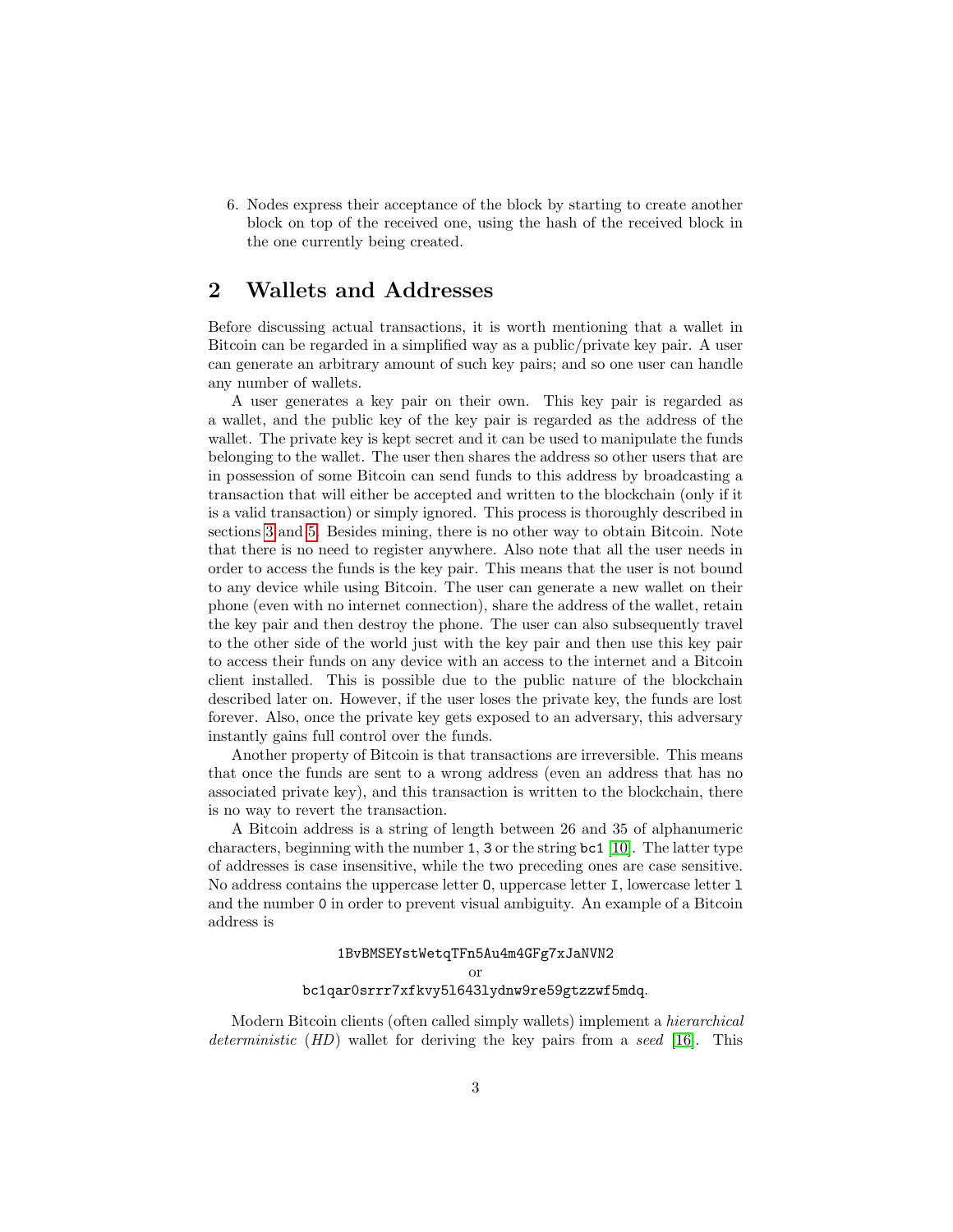approach makes Bitcoin wallets more user-friendly while having no impact on the Bitcoin network. The seed is a random 128 bit number that can be encoded into a human-readable format. The seed is then called a seed phrase which consists of 12 English words that the user has to retain. The wallet can then deterministically create an unlimited number of addresses. The same seed can also be used on multiple devices so the user can control the exact set of addresses on any of these devices. The user doesn't have to retain any of the private keys. It is crucial to generate the seed in a random fashion in order to prevent the possibility of a collision with another seed. In the case of a collision, the consequences are that both users end up with the exact same key pairs which is fatal.

#### <span id="page-3-0"></span>2.1 Privacy

Bitcoin cannot be considered private nor untraceable since all of its transactions (containing public keys and Bitcoin amounts) are public, and it is possible to track them, not only backwards but also forwards. This means that if we focus on a certain address or transaction, we can backtrack all the previous transactions as well as observe the future transactions. It is also possible to see how much funds each address holds — there are online blockchain trackers that offer all the details at a glance to anyone. One of such websites is [blockchain.com/explorer.](https://www.blockchain.com/explorer) If we manage to associate someone's identity with a certain address, the privacy of that user is lost. The information about the complete transaction history is immutably and publicly stored in the blockchain forever.

In order to make the transactions private and untraceable, we can utilize zero-knowledge cryptography [\[1,](#page-16-4) [2\]](#page-16-5). Bitcoin does not implement these techniques, but some other cryptocurrencies do.

It is recommended to generate a new address for every transaction, and wallets usually offer such addresses for each payment request or invoice. Even when a user sends only a fraction o their funds they hold on a particular address, the source address is usually fully withdrawn, and the change is sent to a newly generated address that belongs to the sender. This is done automatically by the wallet. These methods make tracing more difficult.

It is possible to prevent any potential network surveillance or censorship by using the Tor anonymity network for connecting to the Bitcoin network. Some wallets have this functionality inbuilt.

### <span id="page-3-1"></span>3 Chain of Transactions

All transactions in the network are public, and anyone can verify their validity. Transactions [\[15\]](#page-16-6) in Bitcoin have the following content (simplified):

hash of itself Every transaction is identified by its hash. The implementation uses SHA-256.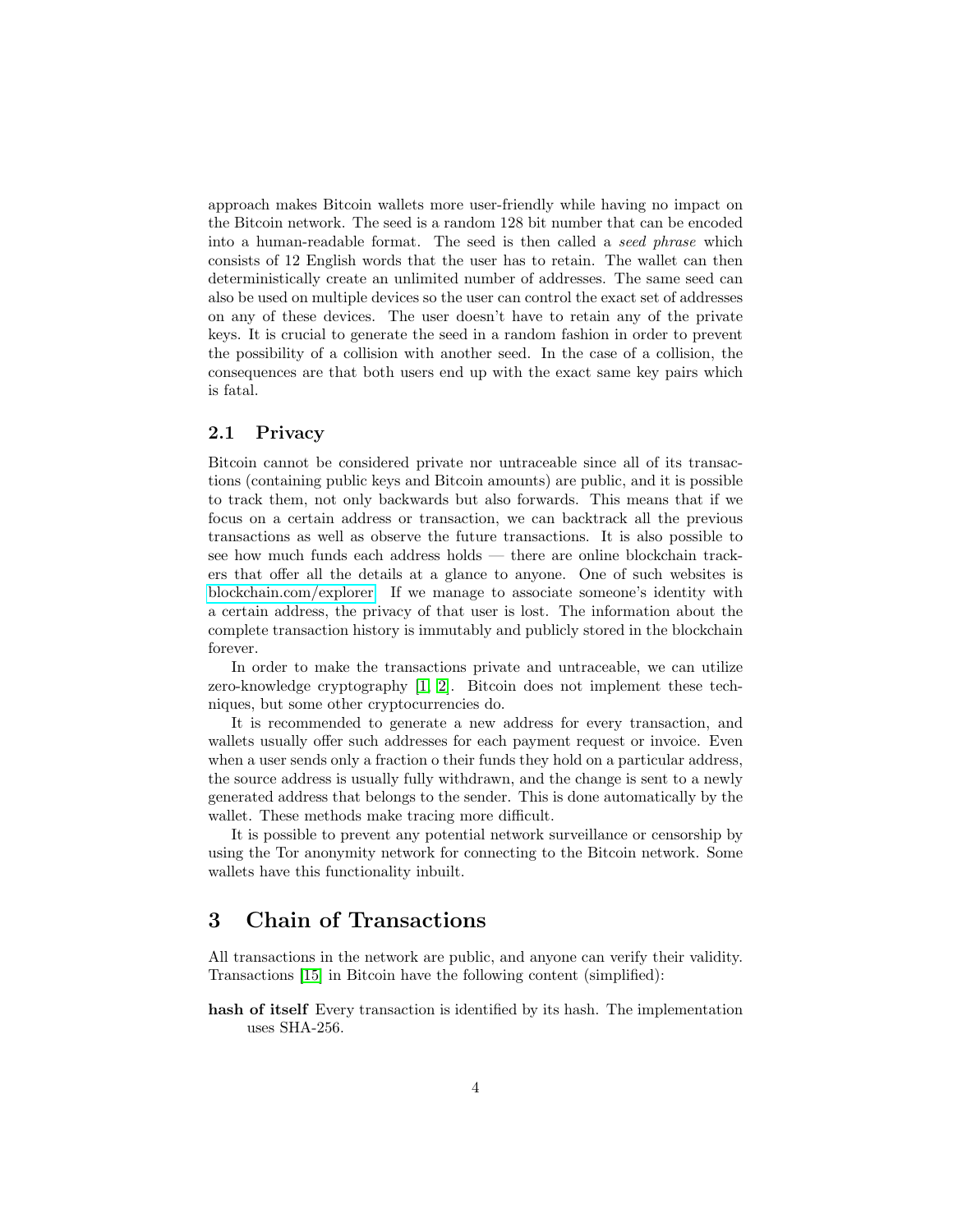input Contains the following:

previous transaction A hash referencing the previous transaction.

signature The hash of the current transaction is signed with the private key of the owner.

output Contains the following:

value The amount of bitcoins that the sender is willing to send.

receiver's address The public key of the receiver's Bitcoin address.

This transaction structure creates a chain of transactions since the input references the previous transaction. We can notice that the transaction also contains the receiver's address and that the whole transaction is signed (containing the hash of the previous transactions). This in fact creates a chain of trust — the receiver (and anyone else) can verify that the sender owned the funds that are being sent in the following way:

The receiver looks at the transaction referenced in the input, and gets the sender's public key from it. Subsequently, they verify that the signature of the current transaction is valid. If this is true, we can be sure that the funds are transferred (to the owner of the public key specified in the output) only by the owner of the private key that corresponds to the public key stored in the output of the referenced previous transaction.

A simplified chain of transactions is depicted in Figure [1.](#page-4-0)



<span id="page-4-0"></span>Figure 1: Outline of transactions and their ordering. [\[8\]](#page-16-0)

Transactions can have multiple inputs and multiple outputs. This allows the value to be split and combined. All inputs are summed up, and this sum has to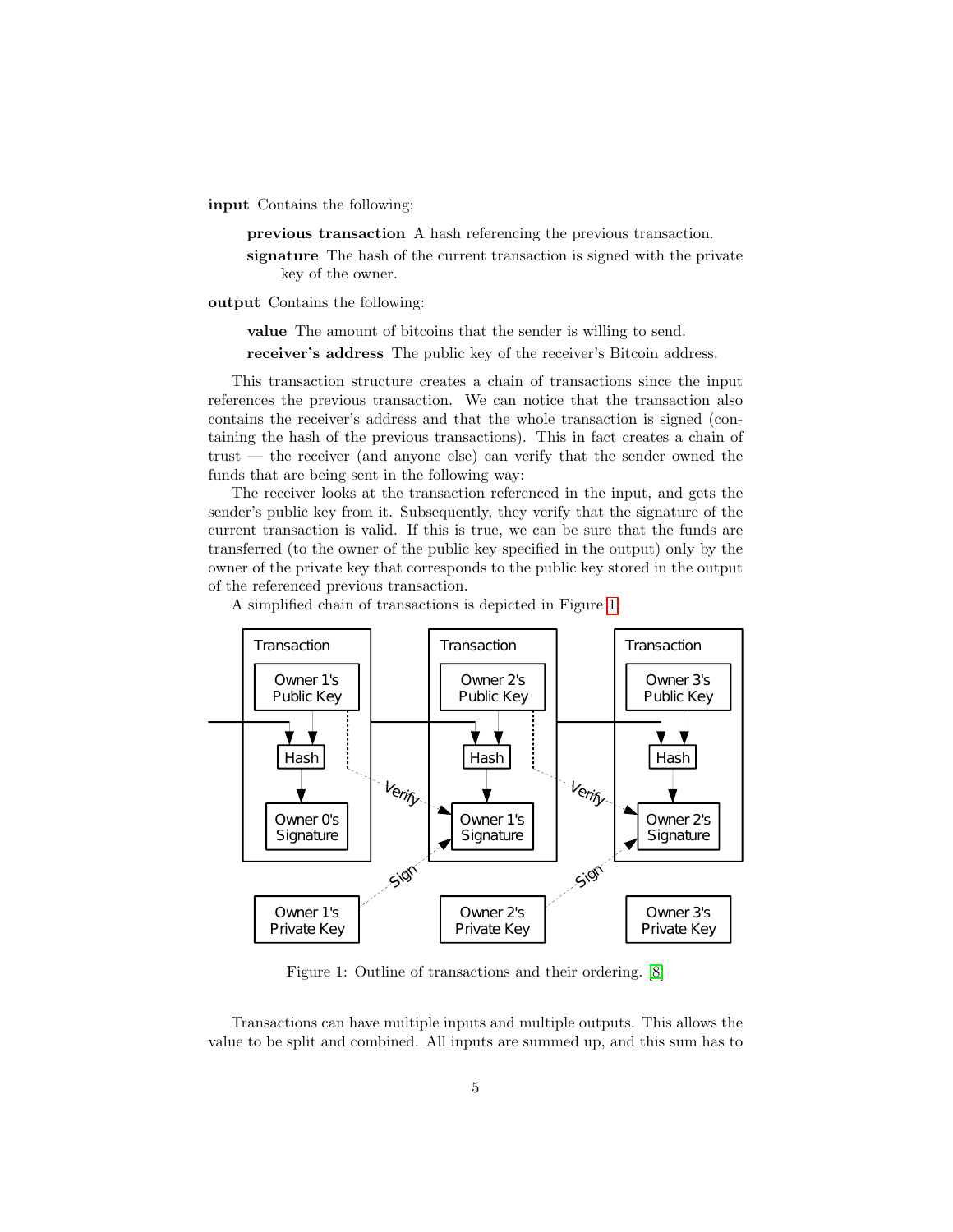be spent in the outputs. [2](#page-5-1) If we don't want to use all the funds specified in the input, we can simply send it back to the same wallet that we currently use for the transfer.

The approach described above doesn't rule out double-spending. The owner could transfer their funds multiple times. To prevent this, we could introduce a global authority that would check every transaction. Bitcoin addresses this issue without the need of such an authority.

#### <span id="page-5-0"></span>3.1 Cryptographic Primitives

The current implementation of Bitcoin utilizes the Elliptic Curve Digital Signature Algorithm (ECDSA); however, it would also be possible to use other algorithms such as the Schnorr signature algorithm. The description of ECDSA can be found in [\[3\]](#page-16-7). The algorithm employs the  $\sec p256k1$  elliptic curve defined in [\[4\]](#page-16-8). ECDSA is based on the discrete logarithm problem for which there is no known algorithm that would solve the problem on a classical computer in polynomial time. In general, it is a function problem, and if formulated as a decision problem, it can be shown that it belongs to the  $\mathcal{NP}$  complexity class. It can also be shown that the problem belongs to the bounded-error quantum polynomial time  $(\mathcal{BQP})$  complexity class. This means that if humans ever manage to build a quantum computer, it might be possible to solve the problem in polynomial time by using Shor's order-finding algorithm; and therefore effectively break ECDSA.

Let us now look at the underlying elliptic curve. Let  $\mathbb{F}_p$  be a finite field specified by the odd prime p and let  $a, b \in \mathbb{F}_p$ . The elliptic curve  $E(\mathbb{F}_p)$  (named secp256k1 in the standard) over the finite field  $\mathbb{F}_p$  is the set of solutions (which can be regarded as points)  $P = (x, y)$  for  $x, y \in \mathbb{F}_p$  that satisfy the equation:

$$
E: y^2 \equiv x^3 + ax + b \pmod{p},
$$

where  $a = 0$ ,  $b = 7$  and  $p = 2^{256} - 2^{32} - 2^9 - 2^8 - 2^7 - 2^6 - 2^4 - 1$ . Since the coefficient a is zero, the equation becomes

$$
y^2 \equiv x^3 + 7 \pmod{p}.
$$

In fact, the finite field  $\mathbb{F}_p$  is the prime field  $\mathbb{Z}_p$  with the characteristic p. It can be easily shown that the points on the curve form an aditive Abelian group under specifically defined addition. The standard also specifies the base point G which is a generator of a subgroup of the original group. Since the cofactor of the base point is 1, the base point actually generates the whole group. The order  $n$  of the base point; and in fact the whole group, is a 256 bit number. The private key in ECDSA is a randomly selected integer in the interval  $[1, n-1]$ and the public key is a point on the curve.

Note that a point on the curve consists of two coordinates, both of which are 256-bit numbers. However, for any  $x$  coordinate there will only ever be

<span id="page-5-1"></span><sup>2</sup>Unused funds are used as an incentive for miners, see Section [5.](#page-10-0)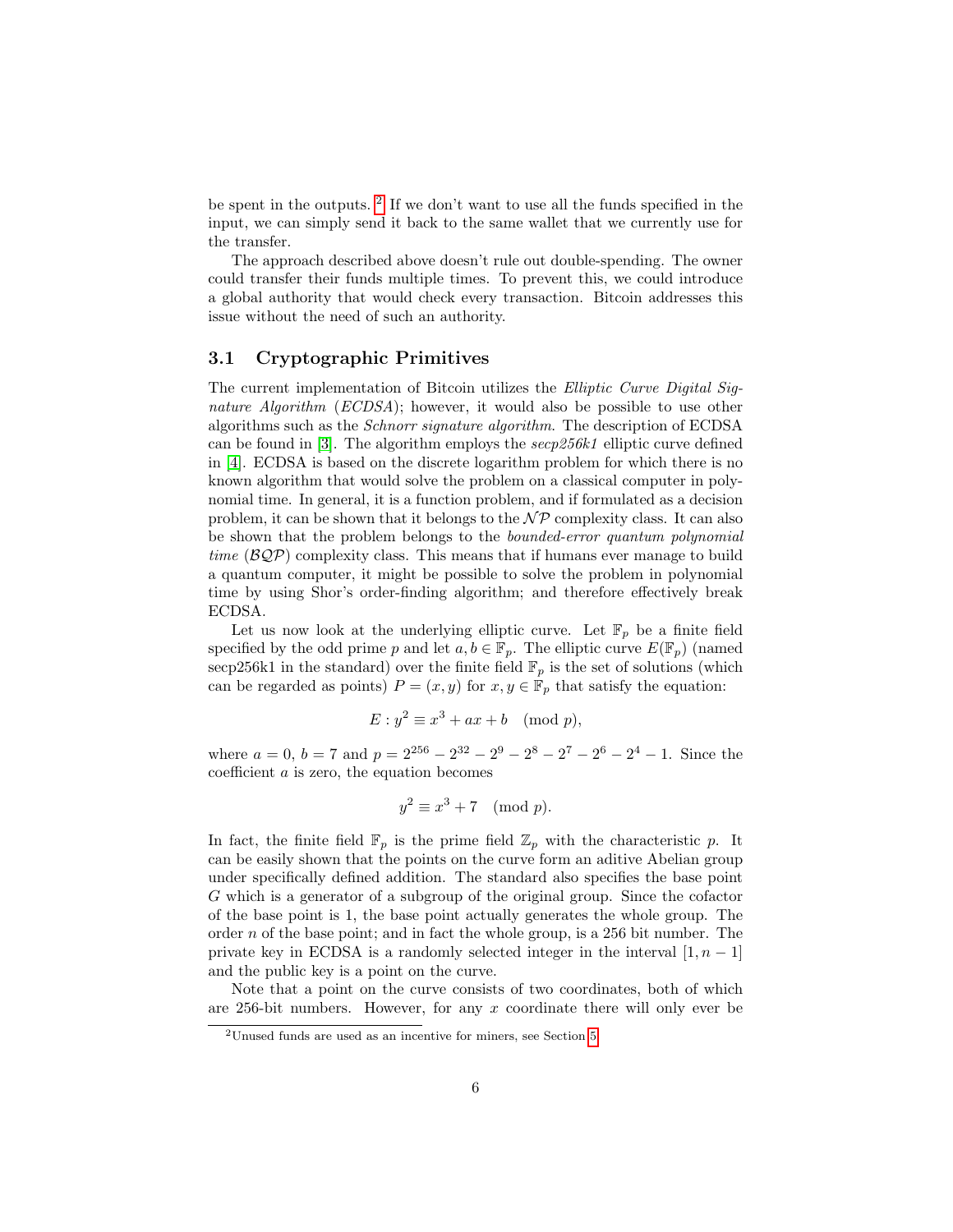two possible values of  $y$ . We can therefore encode the  $y$  coordinate just by a single bit. This allows us to encode any point in a compressed form that is approximately 256 bits long.

We see that the curve offers 256 bits of entropy since we have approximately  $2^{256}$  points; however, we have to consider it together with ECDSA which is based on the discrete logarithm problem. The algorithms that solve the problem, such as the baby-step giant-step algorithm, have time complexity  $\mathcal{O}(\sqrt{n})$ where *n* is the order of the group. Since  $n \approx 2^{256}$ , the actual complexity is  $\mathcal{O}(\sqrt{2^{256}}) = \mathcal{O}(2^{128})$ . This gives us 128 bits of security which is equivalent to the 3072 bit RSA/DSA modulus (the size of a properly encoded public key is approximately 256 bits). We see that elliptic curve cryptography offers much shorter keys when compared to RSA/DSA.

The actual Bitcoin address is a 160-bit hash of the public key. This means there are two ways a potential collision could occur. The first possibility is that two users generate the same keys that will result in the same hash. The second possibility is that two different keys will result in the same hash as well. Even though the keys are different, the signature will still be valid and the users will be able to manipulate each others funds. The chance for any of these collisions to occur is negligible provided we use a true random number generator.

Bitcoin uses encryption merely for the implementation of digital signatures.

### <span id="page-6-0"></span>4 Script

Each transaction in Bitcoin can be regarded as a short program or a trivial smart contract — each transaction contains executable data that are executed by the node. Bitcoin uses a scripting system called **Script** which is stack-oriented. It contains dozens of instructions and is intentionally not Turing-complete as it contains no instructions for jumps or loops. Such design is for security reasons — it is not possible to create a malicious transaction that would make the node stuck in an infinite loop. The following table demonstrates some instructions. A zero value is interpreted as false.

Let us now demonstrate a Script example. Consider Figure [1](#page-4-0) and say that the transaction containing "Owner 0's signature" is  $T_0$  and the transaction containing "Owner 1's signature" is  $T_1$ . Let transaction  $T_0$  contain in its output a script named  $scriptPubKey$  and let transaction  $T_1$  contain in its input a script named *scriptSig*. The content of the scripts is the following:

#### scriptPubKey: OP\_DUP, OP\_HASH160, <pubKeyHash>, OP\_EQUALVERIFY, OP\_CHECKSIG.

#### scriptSig: <sig>, <pubKey>.

The data field <pubKeyHash> represents the address to which the funds are being sent and <pubKey> is "Owner 1's public key". The data field <sig> is "Owner 1's signature".

We can now validate transaction  $T_1$  by following the steps in table [2.](#page-9-0) Note that the data fields are implicitly pushed on top of the stack. The transaction is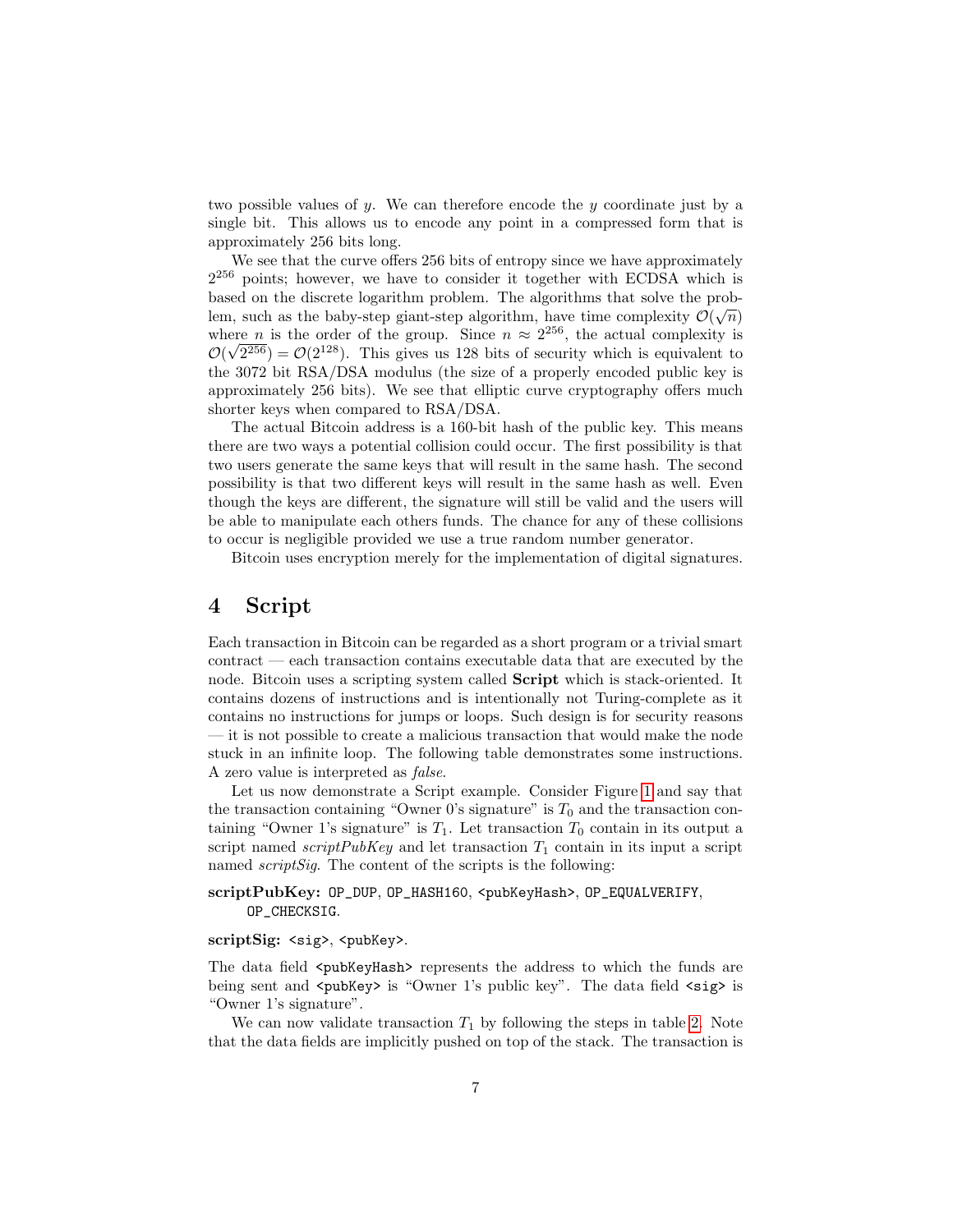valid if the stack contains true at the top and the Script interpreter has finished the execution. We can see that the transaction is successfully validated. This example in fact shows one of the standard ways of validating transactions in Bitcoin.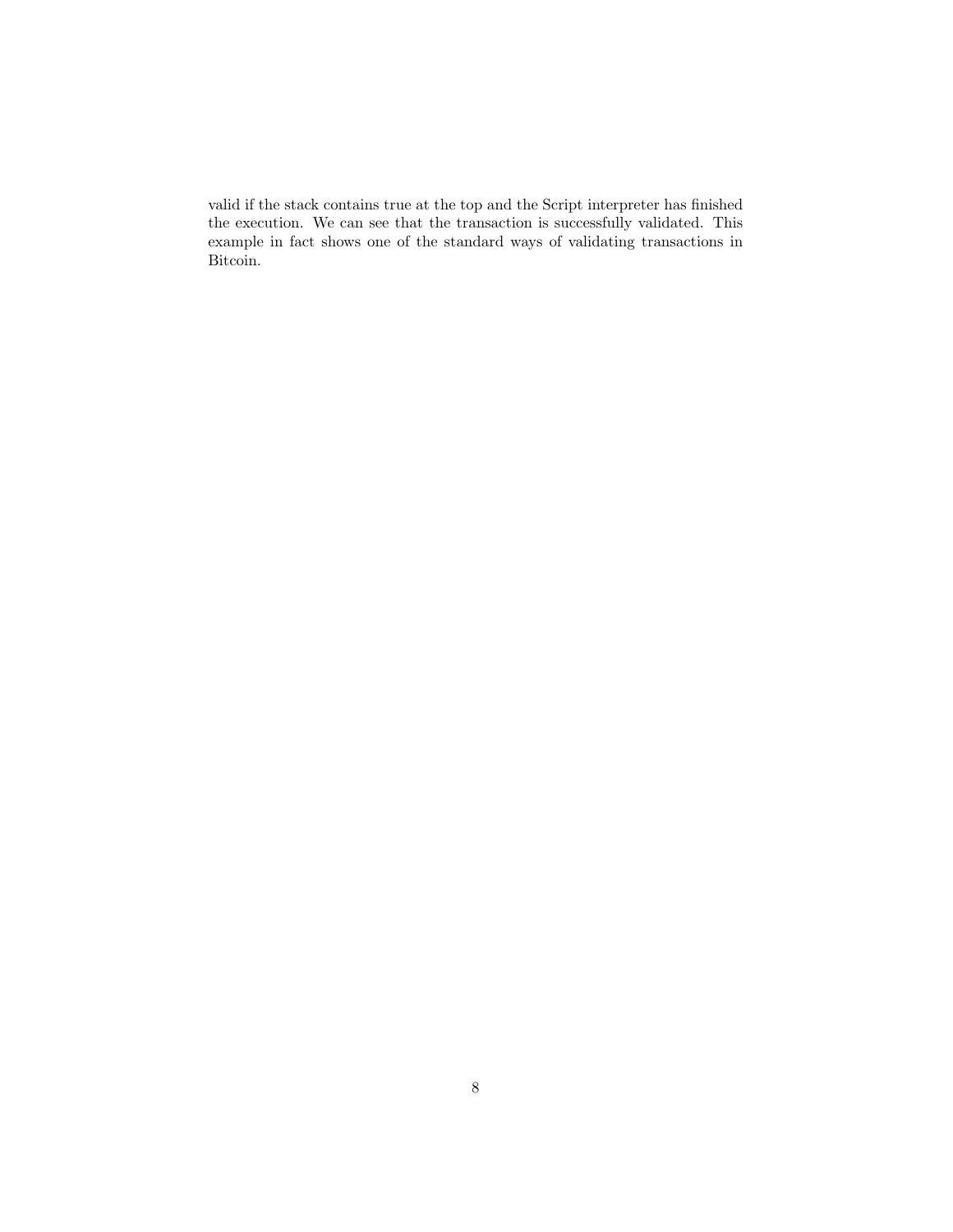| Instruction      | Input             | Output              | <b>Description</b>                                                                                                                                                                                                                                                                                                         |
|------------------|-------------------|---------------------|----------------------------------------------------------------------------------------------------------------------------------------------------------------------------------------------------------------------------------------------------------------------------------------------------------------------------|
| <b>OP_DUP</b>    | $\boldsymbol{x}$  | x, x                | Duplicates the top stack<br>item.                                                                                                                                                                                                                                                                                          |
| OP_EQUAL         | $x_1, x_2$        | true $/$<br>false   | Returns 1 if the inputs are<br>exactly equal, 0 otherwise.                                                                                                                                                                                                                                                                 |
| OP_VERIFY        | true $/$<br>false | nothing $/$<br>fail | Marks transaction as in-<br>valid if top stack value is<br>not true. The top stack<br>value is removed.                                                                                                                                                                                                                    |
| OP_EQUALVERIFY   | $x_1, x_2$        | nothing $/$<br>fail | Same as OP_EQUAL, but<br>runs OP_VERIFY after-<br>ward.                                                                                                                                                                                                                                                                    |
| OP_HASH160       | $x_1$             | hash                | The input is hashed twice:<br>first with SHA-256 and<br>then with RIPEMD-160.                                                                                                                                                                                                                                              |
| OP_CODESEPARATOR | nothing           | nothing             | All<br>of<br>the<br>signature<br>checking<br>words<br>will<br>only match<br>signatures<br>to the<br>data<br>after the<br>recently-executed<br>most<br>OP_CODESEPARATOR.                                                                                                                                                    |
| OP_CHECKSIG      | sig, pubkey       | true /<br>false     | The<br>entire<br>transac-<br>outputs,<br>tion's<br>inputs,<br>script (from the<br>and<br>recently-executed<br>most<br>OP_CODESEPARATOR<br>to the end) are hashed.<br>The signature used by<br>OP_CHECKSIG<br>must<br>be a valid signature for<br>this hash and public key.<br>If it is, $1$ is returned, $0$<br>otherwise. |

Table 1: Common script instructions.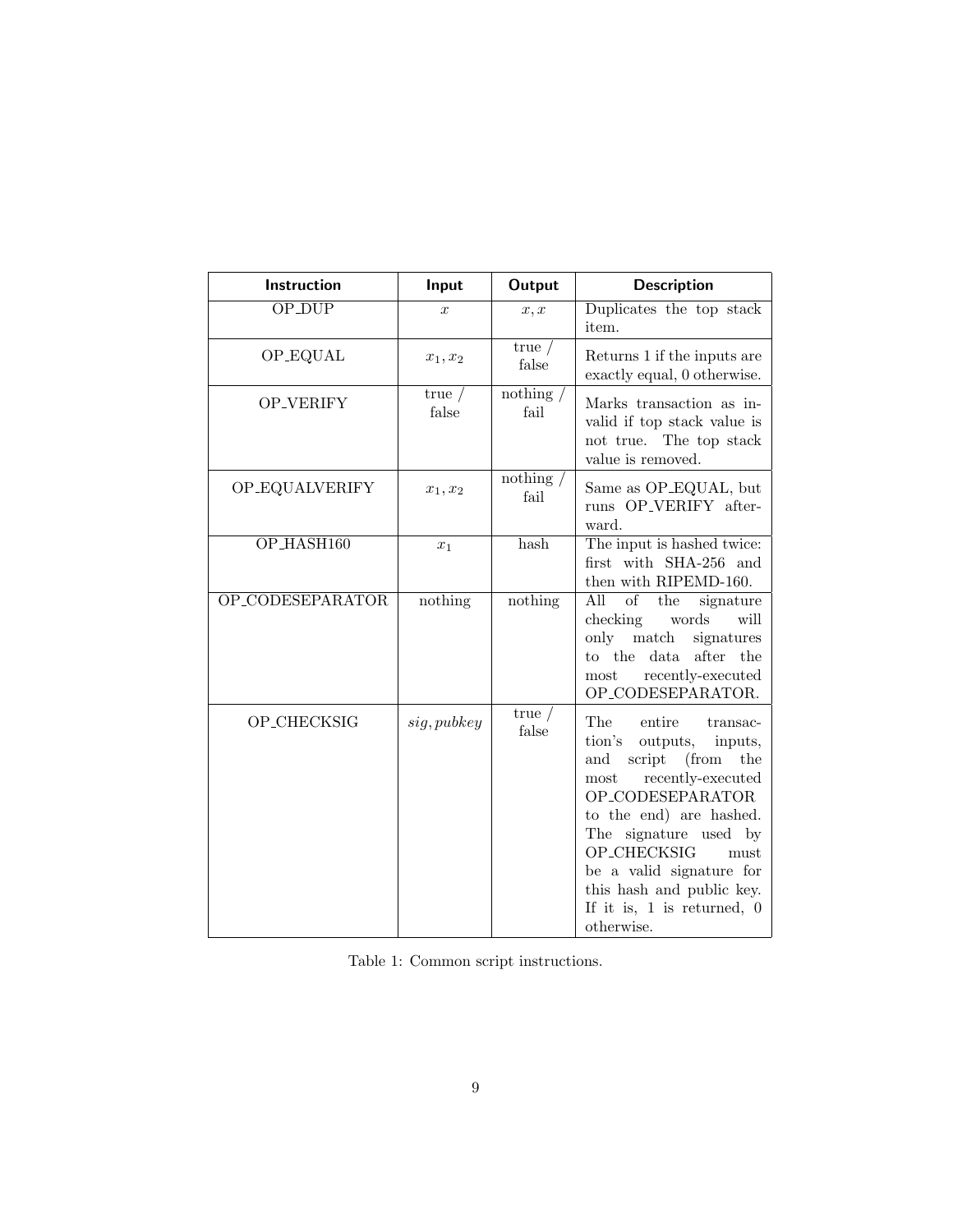| <b>Stack</b>                    | <b>Script</b>                   | <b>Description</b>       |
|---------------------------------|---------------------------------|--------------------------|
| Empty.                          | <sig>, <pubkey>,</pubkey></sig> | scriptSig and            |
|                                 | OP_DUP, OP_HASH160,             | scriptPubKey are         |
|                                 | <pubkeyhash>,</pubkeyhash>      | combined.                |
|                                 | OP_EQUALVERIFY,                 |                          |
|                                 | OP CHECKSIG                     |                          |
| <sig>, <pubkey></pubkey></sig>  | OP_DUP, OP_HASH160,             | Constants are added to   |
|                                 | <pubkeyhash>,</pubkeyhash>      | the stack.               |
|                                 | OP_EQUALVERIFY,                 |                          |
|                                 | OP CHECKSIG                     |                          |
| <sig>, <pubkey>,</pubkey></sig> | OP_HASH160,                     | Top stack item is        |
| <pubkey></pubkey>               | <pubkeyhash>,</pubkeyhash>      | duplicated.              |
|                                 | OP_EQUALVERIFY,                 |                          |
|                                 | OP CHECKSIG                     |                          |
| <sig>, <pubkey>,</pubkey></sig> | <pubkeyhash>,</pubkeyhash>      | Top stack item is        |
| <pubhasha></pubhasha>           | OP_EQUALVERIFY,                 | hashed.                  |
|                                 | OP CHECKSIG                     |                          |
| <sig>, <pubkey>,</pubkey></sig> | OP_EQUALVERIFY,                 | Constant is added to     |
| <pubhasha>,</pubhasha>          | OP_CHECKSIG                     | the stack.               |
| <pubkeyhash></pubkeyhash>       |                                 |                          |
| <sig>, <pubkey></pubkey></sig>  | OP_CHECKSIG                     | Equality is checked      |
|                                 |                                 | between the top two      |
|                                 |                                 | stack items.             |
| true                            | Empty.                          | Signature is checked     |
|                                 |                                 | for top two stack items. |

<span id="page-9-0"></span>Table 2: Script example: validation of a standard transaction [\[14\]](#page-16-9).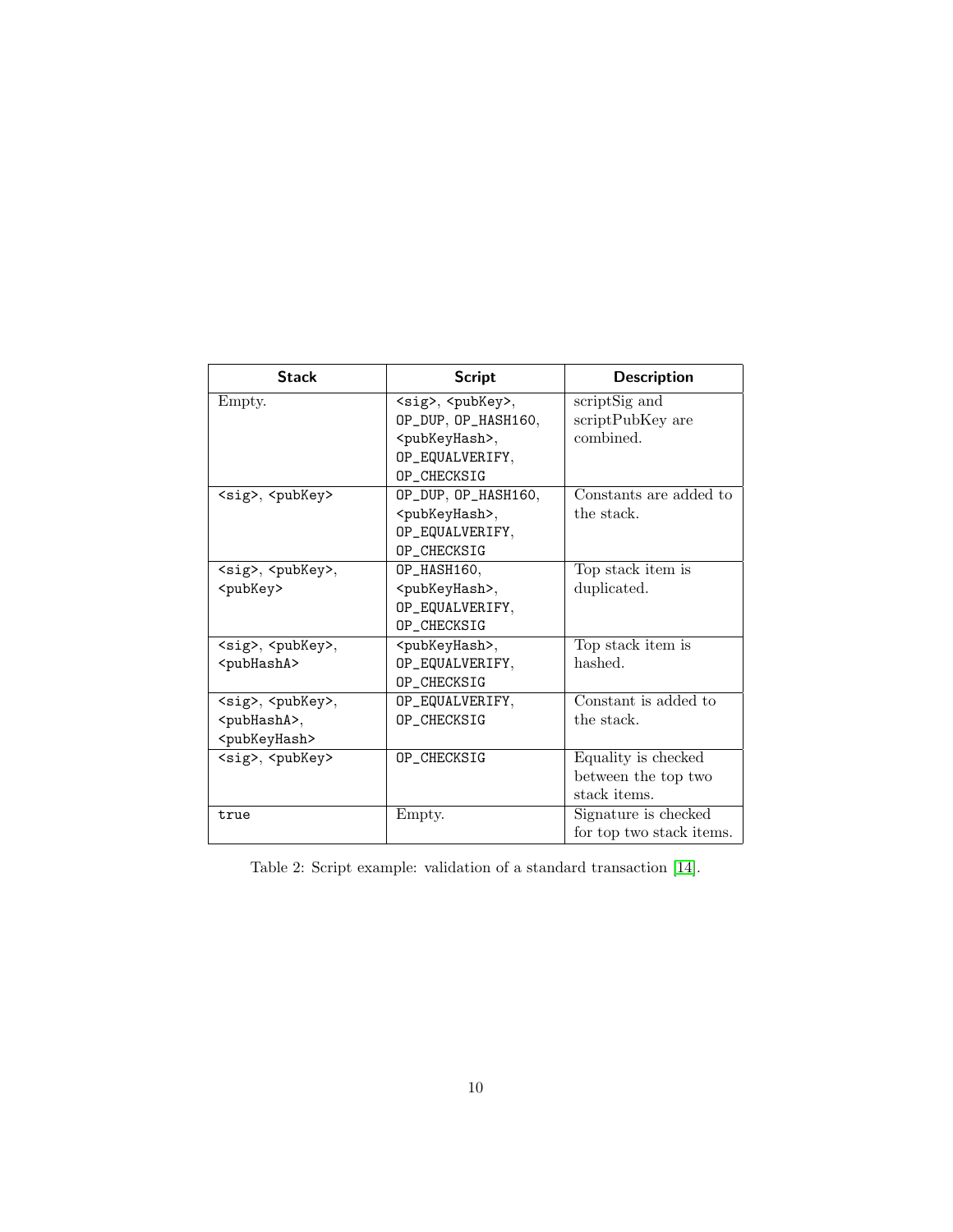### <span id="page-10-0"></span>5 Chain of Blocks

Transactions are collected in blocks [\[11\]](#page-16-10), which contain (simplified):

transactions A list of new transactions recently broadcasted by the network.

hash of itself Each block is referenced by this hash. The implementation uses SHA-256.

previous block A hash referencing the previous block.

- time A timestamp of the time when the block was created.
- target A number that determines the difficulty for the Proof-of-Work explained below.

nonce A 32-bit number that serves as the Proof-of-Work - explained below.

Nodes in the network listen for transactions and gather them into blocks. These blocks form a chain since every block contains a hash that references the previous one. The size of each block is currently limited to 4 MB.

#### <span id="page-10-1"></span>5.1 Proof-of-Work

After receiving some transactions (the amount is currently arbitrary), nodes start looking for a value of the nonce such that the hash of the whole block (containing the nonce) is less than the value specified in the current target. If a node happens to find such a nonce, it broadcasts the block and starts working on a new one. If the node exhausts the space defined by the size of the nonce  $(2^{32})$ , it can simply update the timestamp and reset the nonce. It is important to realize that the process of looking for the right nonce is not a long set problem. Each hash produces a random number between 0 and  $2^{256}$ , so looking for the right nonce is a lottery. No matter how many nonces we have tried before, the probability of getting the right one remains the same. Thinking otherwise results into the gambler's fallacy belief. The value of the target is adjusted by the network every 2016 blocks so that on average it takes about 10 minutes for the whole network to generate a new block. This adjustment is made in order to keep the network stable while the hash power changes over time. Not every node in the network needs to search for the right nonce. Nodes that do so are called miners.

#### <span id="page-10-2"></span>5.2 Valid Blocks

Other nodes will accept the newly broadcasted block only if all transactions in it are valid (by checking the preceding transactions as described in Section [5\)](#page-10-0), and only if the hash of the block (including the right nonce) is less than the specified target (to check this, only one hash is needed). Every block contains a reference to the previous block; and therefore, it is extremely difficult to change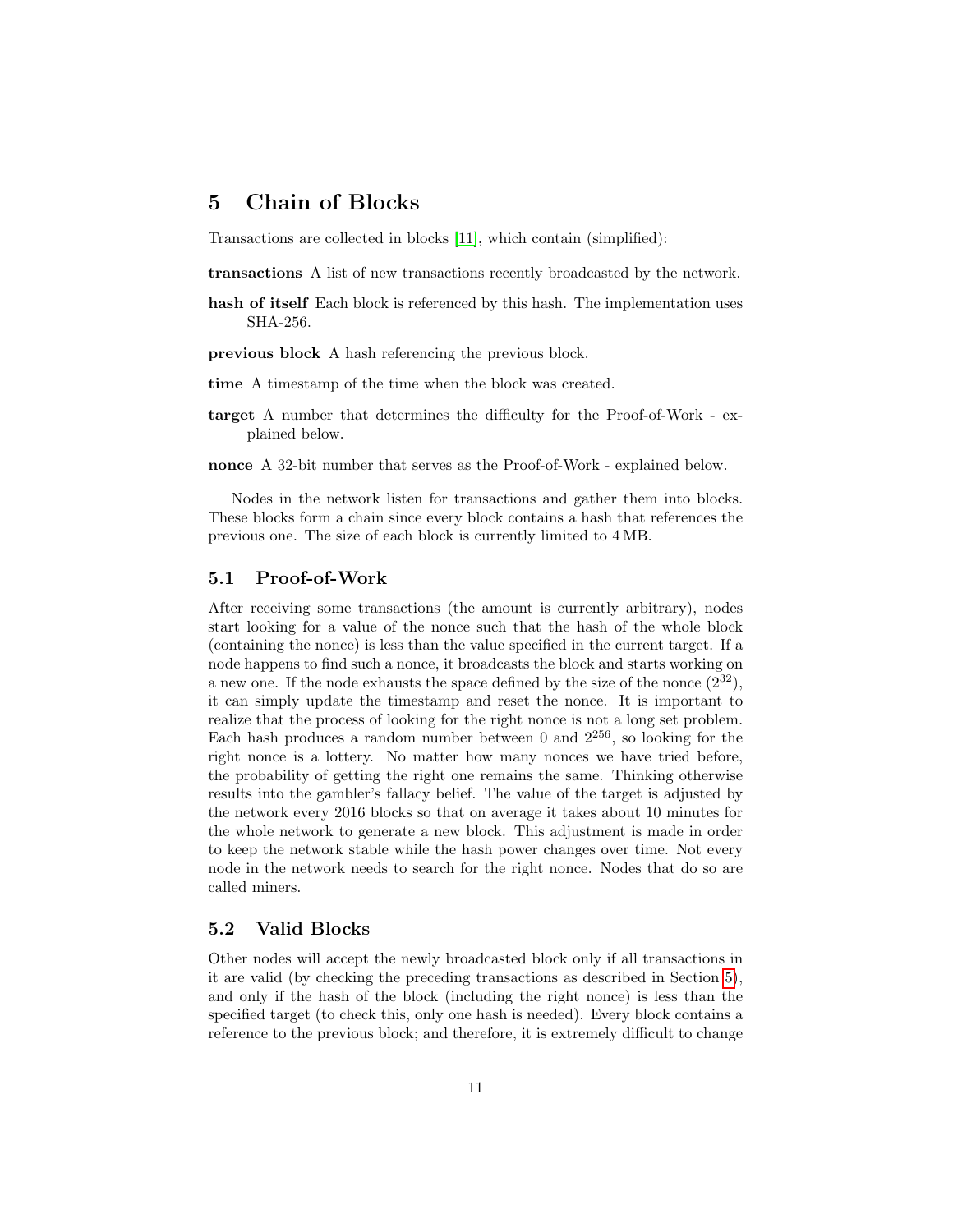any data in the previously accepted blocks. This would require re-hashing all the blocks that follow after the altered one. As transactions in accepted blocks are buried under new blocks, it becomes impossible for anybody to change them. This mechanism brings complete trust to the whole history of all the blocks. It is also not anymore necessary to check every preceding transaction of a new block being currently verified. It is sufficient to check just a couple of preceding transactions since the older ones are immutable and they were checked already during their acceptance.

#### <span id="page-11-0"></span>5.3 Double-Spending

In order to prevent double-spending, when a merchant receives a new transaction in a new valid block, the merchant waits for a couple of next valid blocks (we can think of them as confirmations) being mined on top of the received one and then approves the transaction. At this point, the merchant can be sure that the funds were not double-spent.

If there are multiple different blocks coming from different miners (some of them might contain double-spent funds, and at this point, the merchant cannot tell which block contains the primary transaction), the network will wait and accept the block that has the most blocks built on top of it  $-$  this block has the greatest Proof-of-Work effort invested in it. After this, the accepted block is considered valid. All other blocks are thrown away, and the network continues only with the one that is contained in the longest chain. As long as the honest nodes comprise the majority of the network, double-spending is ruled out.

#### <span id="page-11-1"></span>5.4 51% Attack

It is possible to attack the Bitcoin network with an enormous computational power. This attack is known as the  $51\%$  attack. If an attacker has at least  $50\%$ of the hash power of the network, they can generate forged blocks faster than honest nodes. This would not mean that they could create value out of nothing, but it would allow them to double-spend the funds they recently spent in the following way:

An attacker broadcasts a transaction which pays a merchant, while privately mining an alternative fork of the blockchain, in which the attacker includes a double-spent transaction, or excludes the transaction sent to the merchant. The merchant sends the goods after waiting for  $n$  confirmations (blocks). However, if the attacker has mined more than  $n$  blocks containing the fraudulent transaction, they release their private version of the blockchain, and the network will accept this version instead of the blocks mined by honest miners. If the attacker has less than  $n$  mined blocks, they simply wait until their private blockchain is longer than the one generated by honest miners, and then publish it. The attacker has always the ability to do so since they have the majority of the mining power of the network. The original transaction that was approved by the merchant will then be discarded by the network, and the merchant will not be able to use the received funds anymore.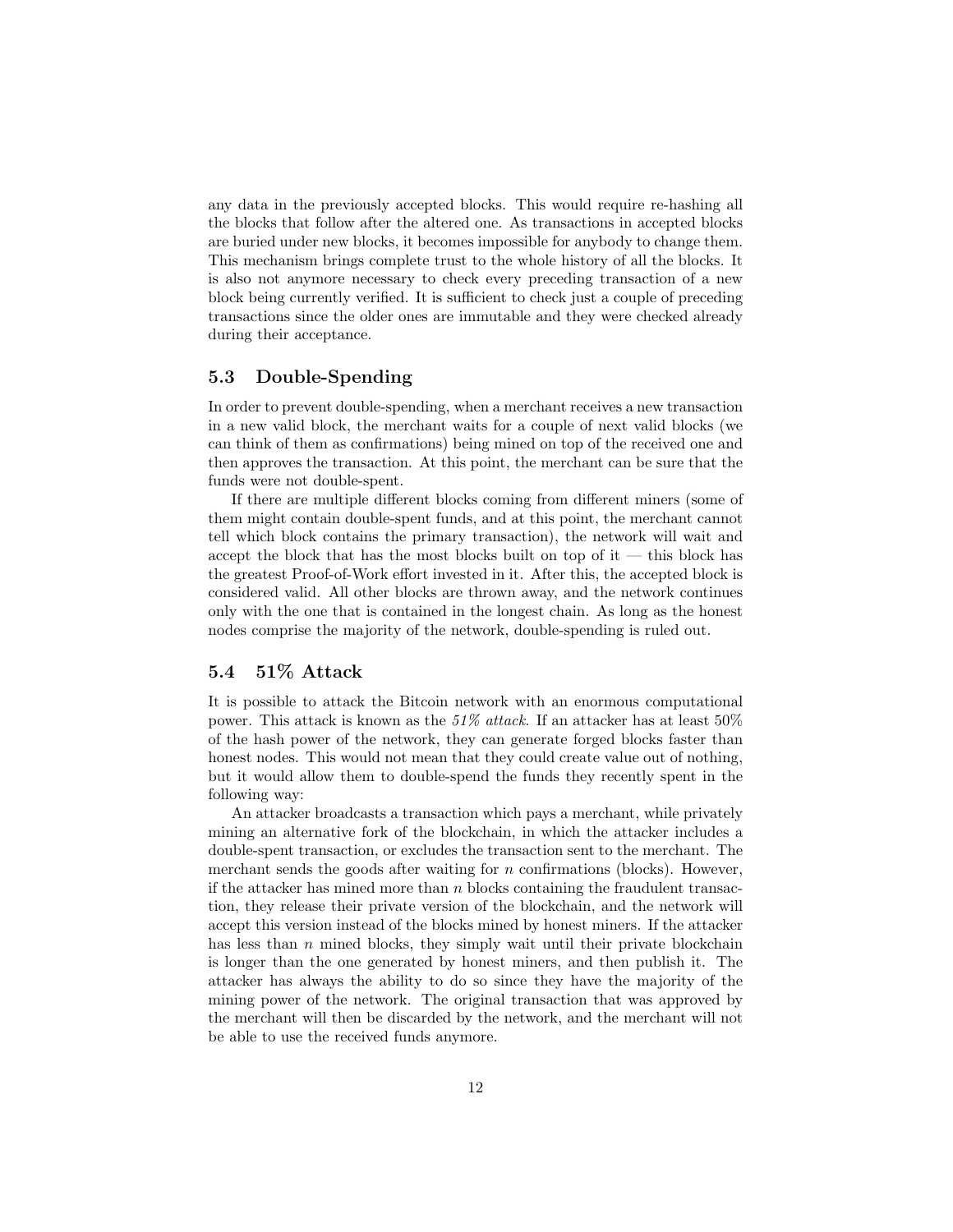Such an attack is not infeasible, but rather economically demanding. The attacker would have to spend substantial resources in order to undermine the network; which would, in turn, decrease the value of Bitcoin, making the economic benefits of such an attack unprofitable. The attacker could instead use the resources for standard mining. The current hash rate of the Bitcoin network is approximately 100 exahash of SHA-256 per second which is an unprecedented number. The energetic demand of Bitcoin mining is a questionable topic. It is also worth noting that the mining power is currently centralized around a single company named Bitmain since this company is the current market leader in selling mining hardware.

Notice that a 51% attack is not a typical Sybil attack in which the attacker would create a large amount of fake identities which would be used to gain the mining influence. Mining power of the attacker is determined solely by their hash power which depends on computational resources and energy.

#### <span id="page-12-0"></span>5.5 Coin Mints

One Bitcoin comprises of  $10^8$  satoshis. One satoshi is currently the smallest unit of the Bitcoin currency, so the network actually operates solely with satoshis and not bitcoins. When a node happens to find the right nonce, it is allowed to include a special transaction that introduces new coins. Such a transaction is called a coinbase transaction. These transactions do not reference any previous transactions. At the inception of Bitcoin, each coinbase transaction was worth 50 BTC. This number keeps halving every 210,000 blocks (approximately every 4 years). This process is known under the term halving. The total amount of bitcoins in circulation is given by the formula

$$
\sum BTC = \sum_{i=0}^{32} \frac{210000 \left\lfloor \frac{50 \cdot 10^8}{2^i} \right\rfloor}{10^8}.
$$

This is a geometrically decreasing sequence meaning that the final amount of bitcoins in circulation will not exceed 21 million. The coinbase transaction also motivates miners to support the network and spend their resources on hashing. A node that creates a new block can also claim all inputs in transactions that do not have corresponding outputs. Such inputs are called transaction fees, and users can motivate miners to prefer their transactions to be processed with higher priority by providing a higher transaction fee. Fees also prevent spam transactions. During the first couple of years, there were usually no fees associated with transactions. As the transaction volume was growing, fees became a norm, and transactions with no fees are simply ignored. This prevents an attacker from flooding the network by an enormous amount of dummy transactions that could slow down the network for regular users. It is also expected that fees will be the main motivation for miners once the predetermined number of coins have entered circulation.

Miners nowadays unite their hashing power under mining pools as the probability of hitting the right hash for a single miner is very low. A mining pool then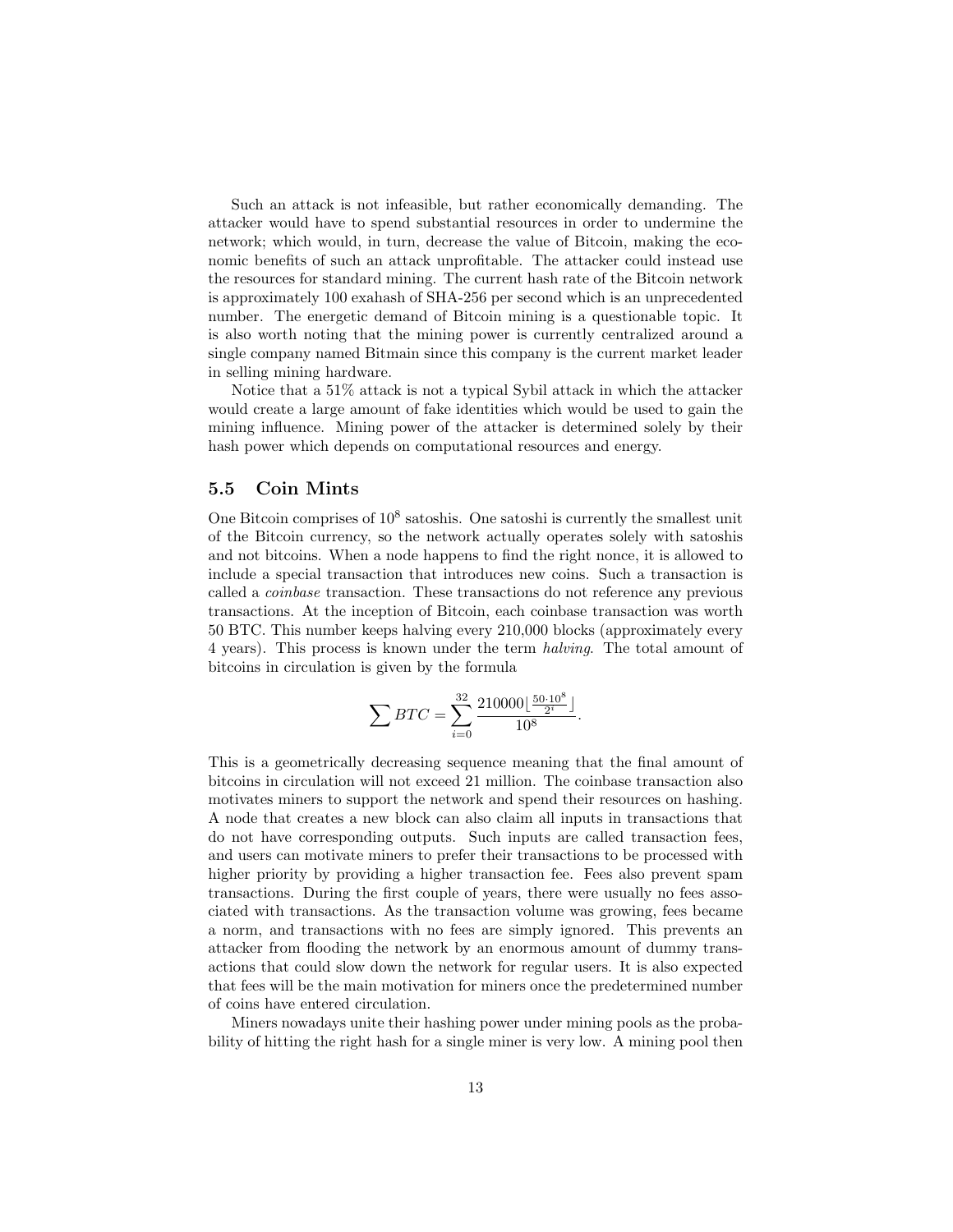rewards each miner according to their hashing contribution to the pool. The pool sends candidate blocks with lowered target to the miners. These candidate blocks are called shares. The target is lowered so that the miner can solve it in a reasonable time. By measuring how long it takes to each miner, the pool can determine the miner's hash power, and subsequently the reward for the miner. Each share contains a coinbase transaction with the receiver's address set to the pool's address. Note that at some point, one of the miners generates a hash that is not only lower than the target required by the share but also by the whole Bitcoin network. Also note that once a miner finds such a hash, they cannot simply change the coinbase transaction and point it to their address since doing so would invalidate the hash.

#### <span id="page-13-0"></span>5.6 Blockchain Size

The actual implementation hashes the transactions into a Merkle tree. This is an optimisation in order to allow verification of payments without storing the transactions. This avoids using the whole blockchain, the current size of which is about 350 GB. The growth is naturally linear at the rate of approximately 60 GB per year. Merkle trees are also useful for keeping the integrity (by providing hash checks) of the whole blockchain since it is distributed over the world.

For a Bitcoin light client, it is sufficient to keep only the root hash of the Merkle tree. If such a client needs to verify a transaction, it can link it to a place in the chain according to its timestamp and check that other full nodes accepted it. This method is called Simplified Payment Verification (SPV). However, light clients are vulnerable to second preimage attacks (an attacker could forge the interior of the Merkle tree). Also note that if a user does not wish to share which transactions are of an interest to them, they have to run a full node (and store the whole blockchain) since light clients request specific transactions from other nodes.

#### <span id="page-13-1"></span>5.7 Scalability

A drawback that was not originally mentioned in the original paper is that the Bitcoin network is not able to process an arbitrary amount of transactions over a certain period of time. The difficulty is regularly (every 2016 blocks) adjusted so that it takes about 10 minutes for the whole network to generate a new block. The difficulty is given by the value of the target which is a 256 bit number. This value is stored in each block in the "Bits" field, the size of which is 4 bytes. The first byte is the exponent  $e$  and the remaining three bytes constitute the mantissa  $m$ . The value of the target is then calculated according to the formula

$$
target = 256^{e-3}m.
$$

The target is adjusted every 2016 blocks so that

$$
target_{new} = target_{previous} \frac{\delta}{2 weeks},
$$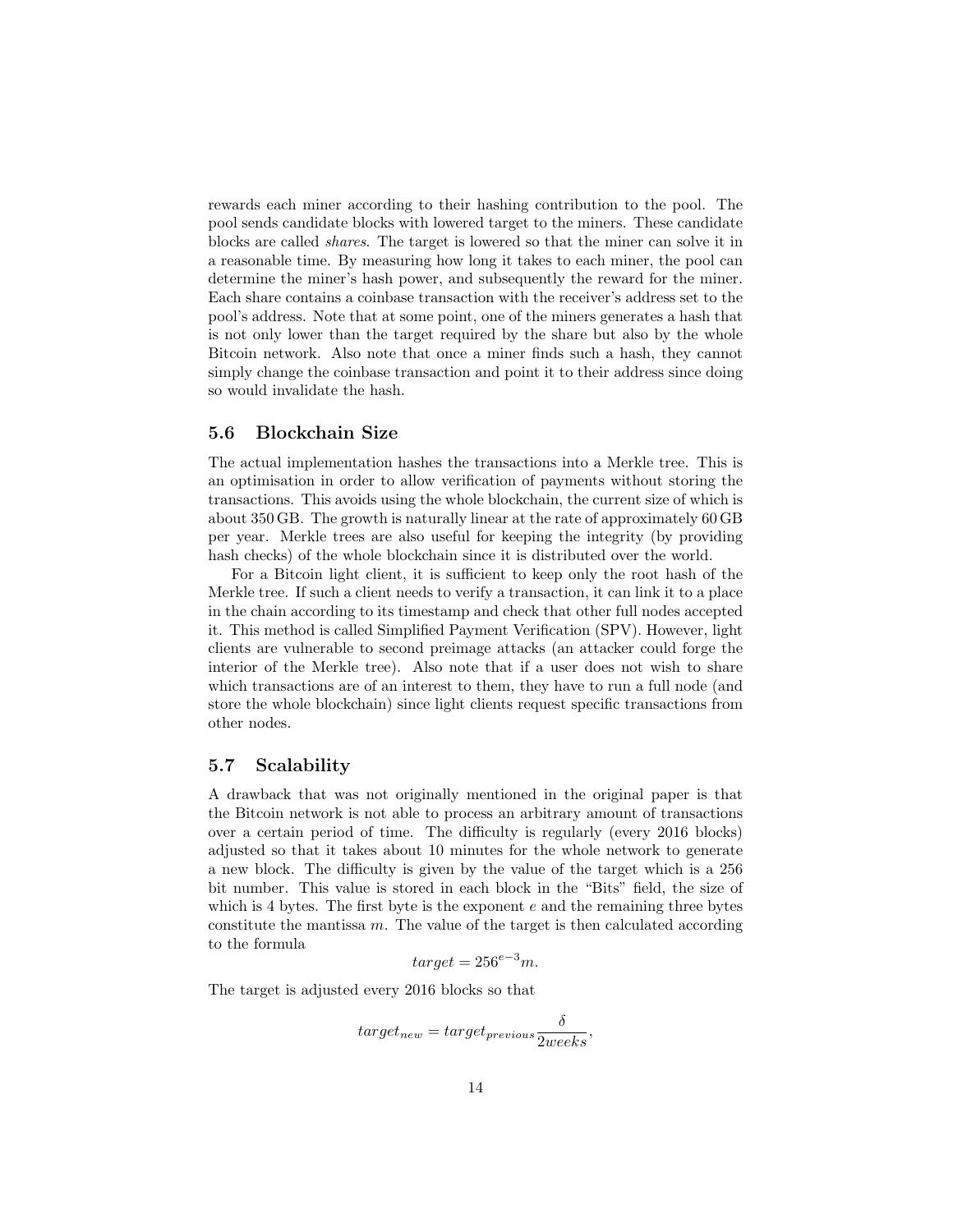where  $\delta$  is the actual time difference between the 2016 blocks.

Every block can contain only a limited amount of transactions. Based on this, it is possible to estimate that the network is able to process only about 7 transactions per second worldwide. This issue is being currently solved by introducing another layer of transactions over the original blockchain. This solution is called the Lightning Network [\[9\]](#page-16-11).

### <span id="page-14-0"></span>6 Broader Outlook on Bitcoin

The initial ideas and purposes of Bitcoin as described in [\[8\]](#page-16-0) can be extended to various other fields. For example, since transactions can contain a certain amount of arbitrary data, we can store this data to the blockchain; and since we can think of the blockchain as an immutable distributed public database, this data will be immutably and publicly stored around the world for as long as the humanity does not lose its computers. If we store a hash of a photograph of a contract with a counter-party into the blockchain at a certain time, the counterparty will never be able to deny the existence of the document after this time. A demonstration of this possibility is the famous message that Satoshi Nakamoto left in the genesis block:

"The Times 03/Jan/2009 Chancellor on brink of second bailout for banks".

The message proves that the block could not be created earlier than 3 January 2009. It is the headline of a British national newspaper The Times.

Another popular extension of the blockchain is the use of *smart contracts* [\[12,](#page-16-12) [6\]](#page-16-13).

The Proof-of-Work algorithm by which Bitcoin achieves distributed consensus can be changed to a different one called Proof-of-Stake (PoS) [\[5\]](#page-16-14), which doesn't inherently require computational power.

### <span id="page-14-1"></span>7 Closing Notes

Let us now briefly discuss Bitcoin's financial and sociological impact. It's natural that Bitcoin attracts the attention of not only computer and cryptography enthusiasts, but also politicians and economists, since it brings a new level of freedom and responsibility to the human society. Bitcoin has the potential to reduce the power of governments as it renders central banks powerless as regards its control. It also opens the question whether the energetic demands of the Proof-of-Work are worth it when confronted with the current environmental situation.

There are economists who say that Bitcoin is necessarily going to vanish since it has nothing to offer, and there is no real value behind it. There are also people from the same field that claim that Bitcoin is going to change the world completely. Some people see it as a great store of value while others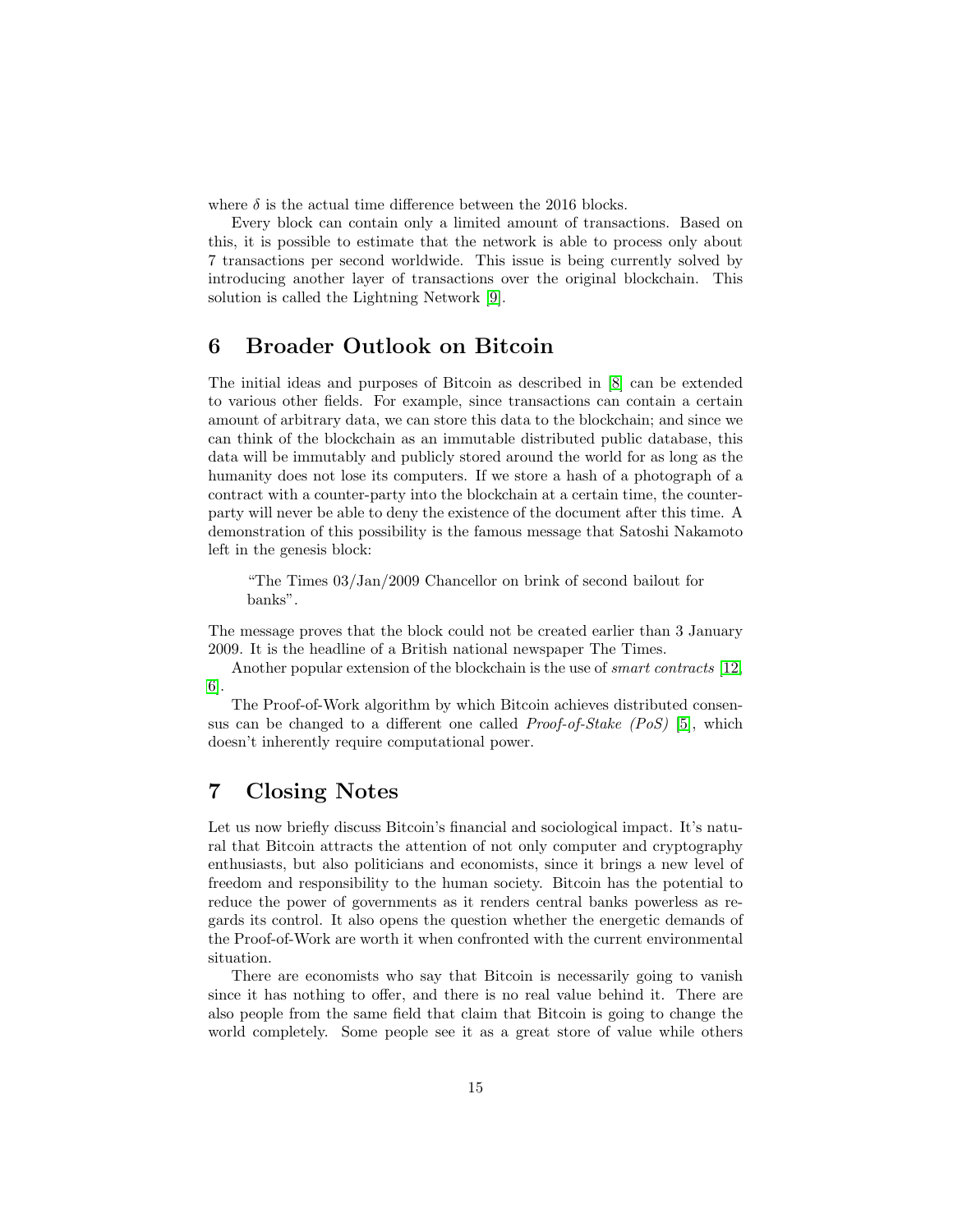don't trust it whatsoever. There are many philosophical stances people adopt on Bitcoin, ranging through the whole spectrum of both positive and negative radical opinions.

Since the Bitcoin code base is an open platform, anyone can fork the source code in the software engineering sense, and start either a completely new chain of blocks from the very beginning or fork the existing Bitcoin blockchain at a specific point, and continue in its own way. In both cases, there is a new cryptocurrency created since the new blocks are not compatible with the Bitcoin blockchain anymore. In the latter case, users can keep and use all the funds they owned in the standard Bitcoin blockchain. There are currently thousands of such cryptocurrencies. This demonstrates the voluntary nature of Bitcoin since anyone can use (including operating a full-node or mining) any chain of blocks they prefer. Operators running Bitcoin nodes and miners decide by themselves what 'version' of the blockchain they use and nobody can force them not to do so. The same holds for ordinary Bitcoin users and programmers who propose and develop new features.

This brings us to a dangling question that some people might ask: what determines the price of Bitcoin? The answer is probably simpler than some may expect — it's the willingness of others to get it. Bitcoin is currently considered quite volatile. It is expected that potential future adoption by the masses will make it much more stable. Let us conclude our discussion with a quote by the mysterious creator of Bitcoin, Satoshi Nakamoto, from 14th February 2010 [\[7\]](#page-16-15):

"I'm sure that in 20 years there will either be very large transaction volume or no volume."